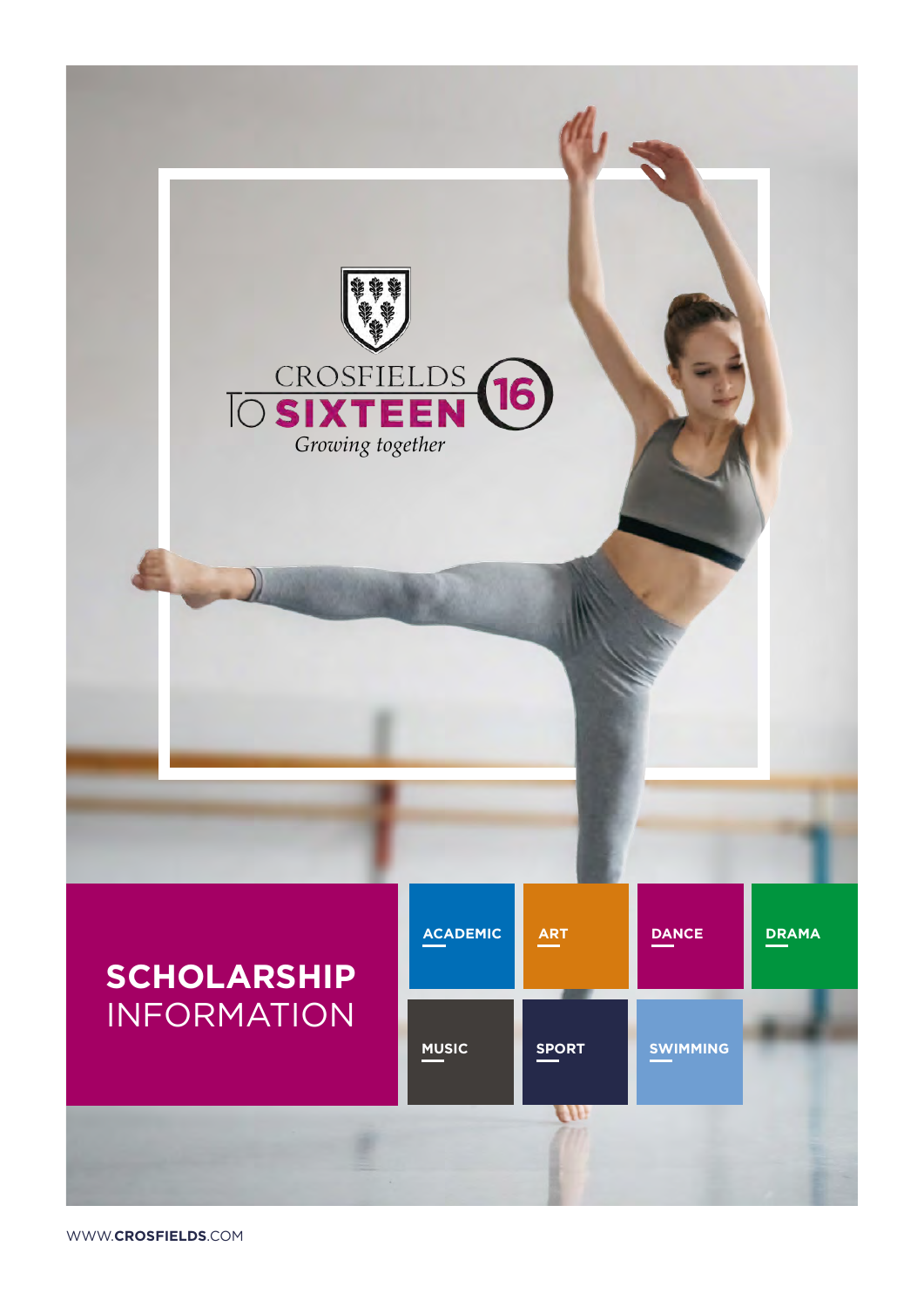#### **SCHOLARSHIP INFORMATION** CROSFIELDS SCHOOL



# **SCHOLARSHIP** INFORMATION

A limited number of Crosfields scholarships will be awarded to internal and external candidates for entry in to Year 7 & 9.

#### **Scholarships will be assessed in the these areas:**

| <b>ACADEMIC</b> | <b>DRAMA</b>    |
|-----------------|-----------------|
| <b>ART</b>      | <b>SPORT</b>    |
| <b>MUSIC</b>    | <b>SWIMMING</b> |
| <b>DANCE</b>    |                 |

The new Crosfields scholarships are awarded to children who show outstanding ability, potential and flair in one of the above areas.

Those awarded a scholarship will be offered a package of mentoring in the chosen area(s) as well as a discount on fees. In return for this, pupils will be expected to contribute significantly to that area of school life. Scholarships run for the duration of the time pupils remain at the school.

It is extremely important that only children who are very likely to take up an award are entered for this process so please do check the criteria carefully and speak to staff associated with particular areas if you are unsure.







A small number of awards will be given to children who demonstrate exceptional ability in one area.



Should you have any general questions regarding scholarships, please contact Mr Ebbage (Deputy Head, Academic) by email: **[RichardEbbage@crosfields.com](mailto:RichardEbbage%40crosfields.com?subject=Scholarships%20inquiry)**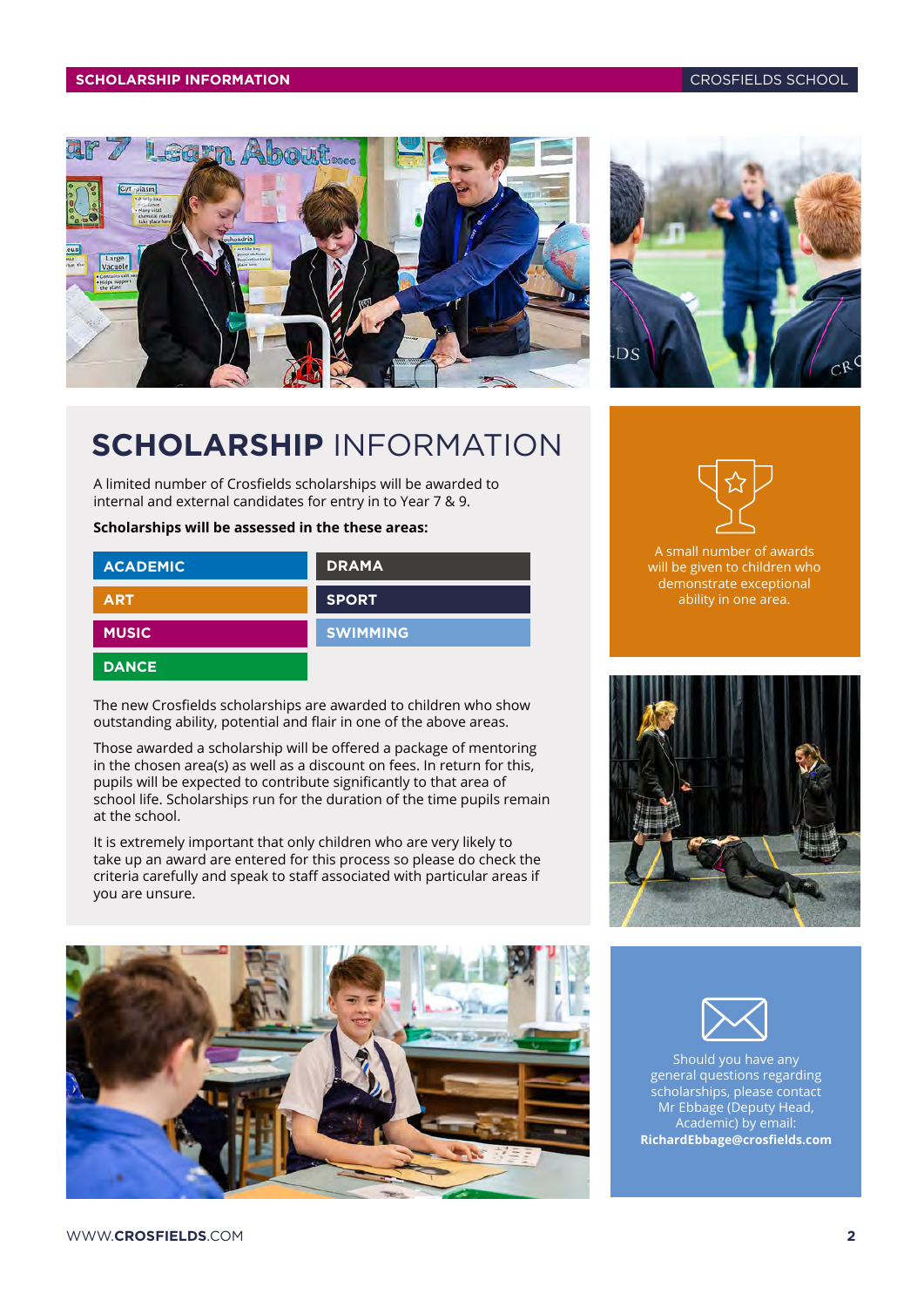## **SCHOLARSHIPS AT** CROSFIELDS SCHOOL



The awarding of a scholarship is a significant moment for both the pupil and the school. From the perspective of the pupil, it is a recognition of the significant progress they have made in the scholarship area up to that point and should be used as a springboard to develop further still. From the school's point of view, it is a celebration of the strength and diversity of our community and a commitment to both use the human capital at our disposal and ensure this is harnessed and built upon.

Scholarships are offered in Year 6 for entry into Year 7, and Year 8 for entry into Year 9 and last for the duration of the pupil's time at the school. Contained in this Scholars' information guide are both the 'expectations' of and 'opportunities' expected by our Scholars in each of the scholarship areas. In general, Scholars will be expected to participate in the area(s) they have been awarded a scholarship. In return, they will be provided with an enhanced offering in that area which will help in expanding knowledge and skills. We will also aim to recognise Scholars through honours boards, lapel pins, and invitations to special events such as a Scholars' dinner.

We look forward to working with our Scholars and seeing how they develop through their time in the Senior School. There will be a check in at least once per year where targets will be set and progress assessed. This will be communicated with parents.

Please have a read of this document and get in contact with the Scholarship lead in specific areas if you have any further questions.

Mr R M Ebbage Deputy Head, Academic





#### **ACADEMIC ATTAINMENT**









**REDUCTION IN SCHOOL FEES**

**GIVES YOUR CV A BOOST**

WWW.**CROSFIELDS**.COM **3**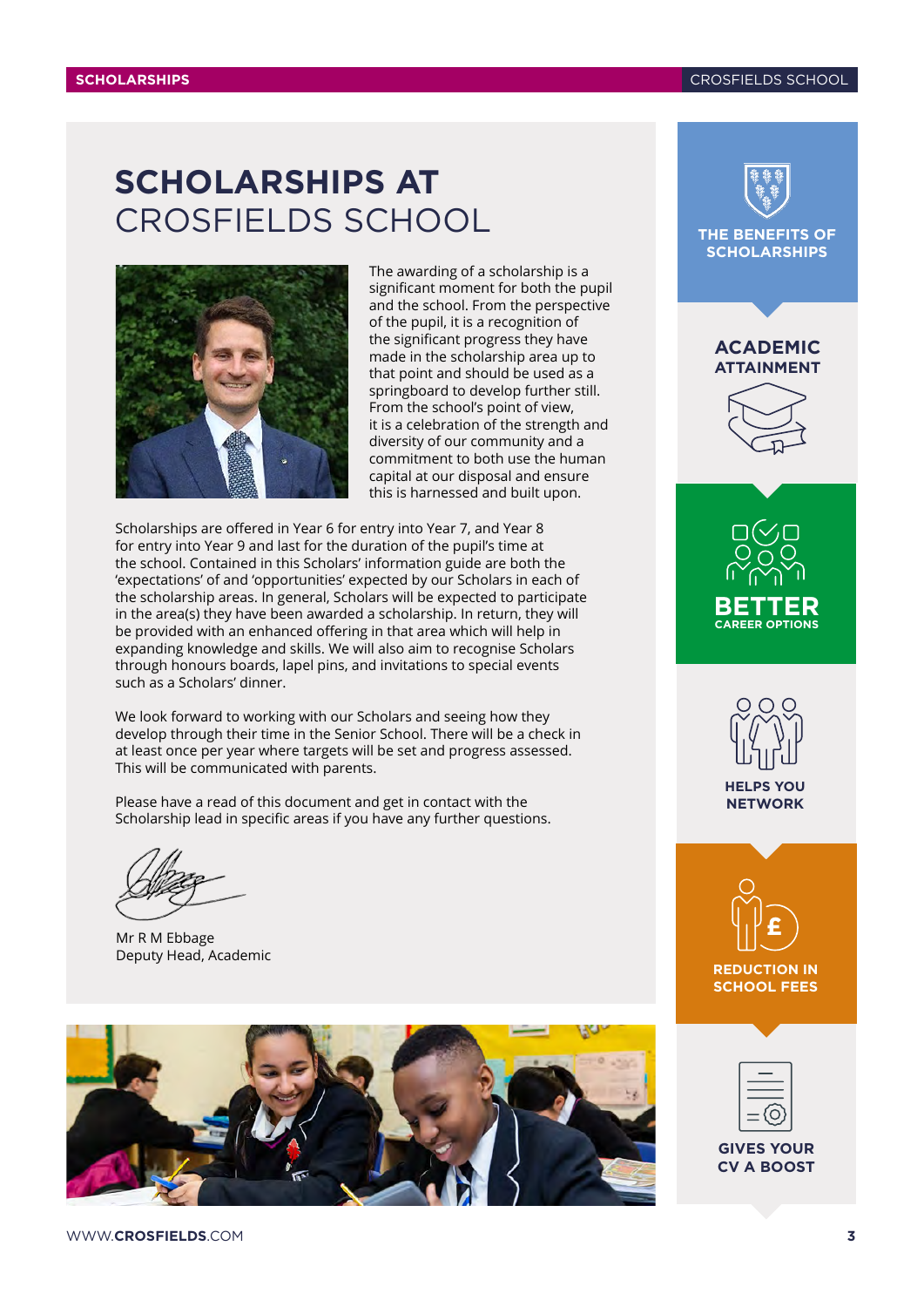# <span id="page-3-0"></span>**ACADEMIC**

Academic Scholarship Lead:

#### **MR RICHARD EBBAGE, DEPUTY HEAD, ACADEMIC**

[RichardEbbage@Crosfields.com](mailto:RichardEbbage%40Crosfields.com?subject=Academic%20scholarships)

#### **SCHOLARSHIP CRITERIA AND ASSESSMENT**

Candidates for consideration for an Academic Scholarship should display an excellent level of academic attainment. They will sit a General Paper and have an interview with a senior member of staff.

#### **We are looking for the following intellectual qualities:**

- Creative Thinking; producing original ideas and displaying intellectual playfulness
- An ability to grasp underlying principles
- Confidence in their ability
- Aspiration

From a variety of given topics in the general paper, candidates will select one topic, research via the Internet for 15 minutes before writing a detailed essay. Topics may include current, geographic, or historical events.

### **P** HOW TO APPLY

If you would like to find out how to apply for a scholarship as either an internal or external candidate, go to **[page 11](#page-10-0)** for more information.

*I am excited about being part of the Scholarship programme because there are many opportunities and you can really show your strengths.*

SCHOLAR



#### **EXPECTATIONS**

- Scholars to act as mentors for younger pupils this can be assisting in lessons or acting as role models at events such as GCSE options evenings or assessment days for prospective pupils.
- Academic Scholars should take opportunities offered within subjects such as local or national competitions.
- Academic Scholars should look to participate in additional offerings such as the HPQ, MUN or Arkwright Scholarships.

#### **OPPORTUNITIES**

- Academic Scholars are likely to be included on the 'More Able Learners' list and so be stretched and challenged inside and outside of the classroom.
- We aim to have visits or trips specifically for Scholars e.g. Oxford University events.
- Books and videos will be recommended to extend knowledge across subjects.
- Scholars' lunch/dinner/breakfast will be put on throughout the year with visiting speakers to stimulate academic curiosity and debate.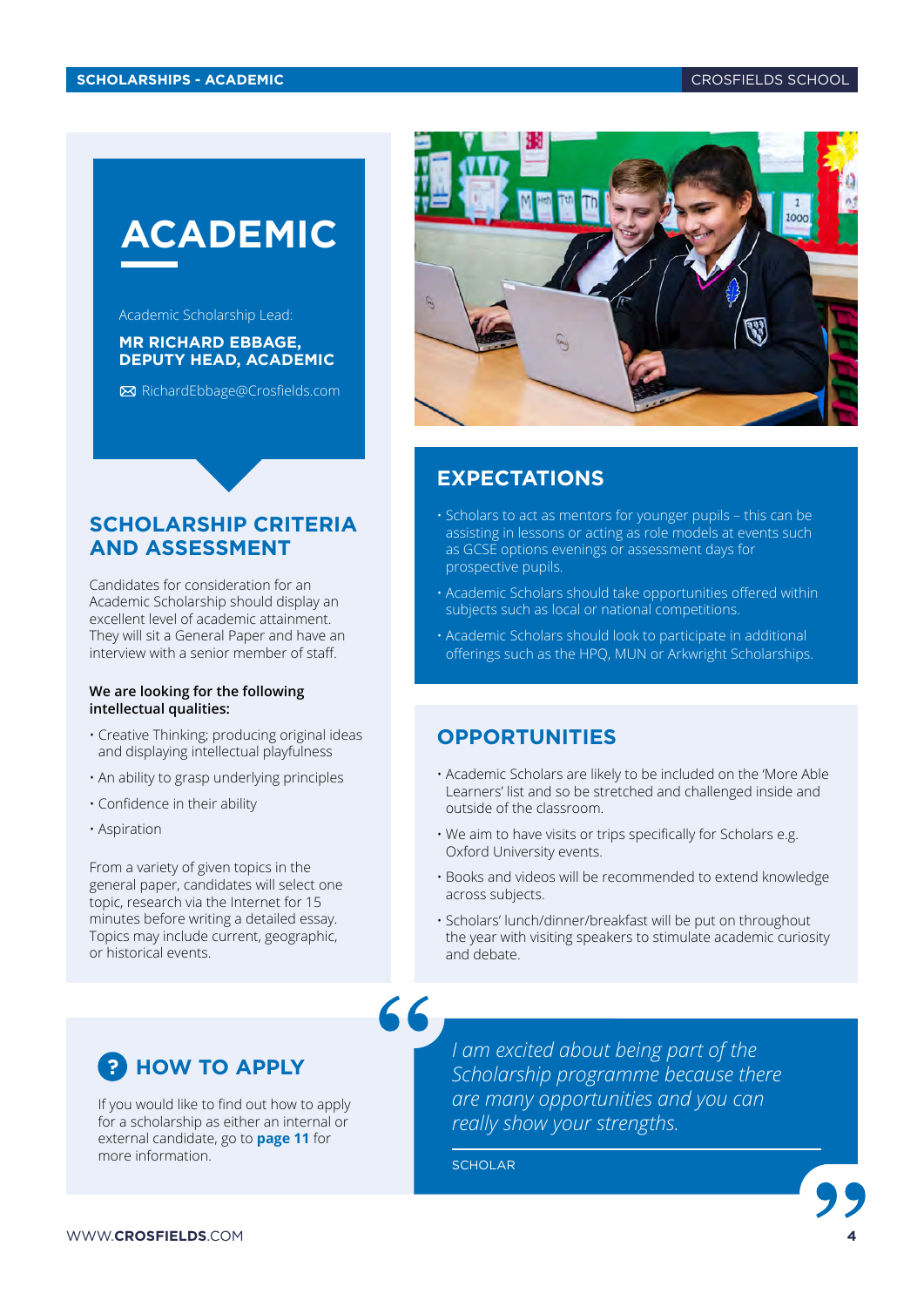# <span id="page-4-0"></span>**ART**

#### **MRS SARAH HARRIS HEAD OF ART**

[SarahHarris@Crosfields.com](mailto:SarahHarris%40Crosfields.com?subject=Art%20scholarships)

#### **SCHOLARSHIP CRITERIA AND ASSESSMENT**

Pupils will have a 1 hour drawing assessment. Candidates will be asked to interpret a still life through accurate drawing skills and creative use of media.

Candidates should submit a portfolio containing their best artwork created in and out of school. The portfolio should evidence a wide variety of ideas and use of media, as well as accurate and imaginative drawings.

Finally, there will be an opportunity to discuss their passion for art with the Head of Art and for the candidates to evaluate their drawing, chat through their portfolio and talk about their developing interests, as well as any artists and designers they admire.



#### **EXPECTATIONS**

- Art Scholars are expected to act as role models within the
- art exhibition and open mornings.
- Art Scholars are expected to take part in co-curricular opportunities e.g. entering art competitions, attending art clubs.
- Art Scholars should consider choosing Art as a GCSE option.

#### **OPPORTUNITIES**

- Year 7-9 Art Scholars will be invited to attend GCSE art trips (from Sept 2022).
- Art Scholars work to be featured at the end of year exhibition.
- Art Scholars are invited to attend Art club in the co-curricular options.
- Scholars' lunch/dinner/breakfast will be put on throughout the year with visiting speakers to stimulate curiosity and debate.

#### **HOW TO APPLY ?**

If you would like to find out how to apply for a scholarship as either an internal or external candidate, go to **[page 11](#page-10-0)** for more information.

*I am excited about being involved in the Scholarship programme to promote the arts across the school.*

**SCHOLAR**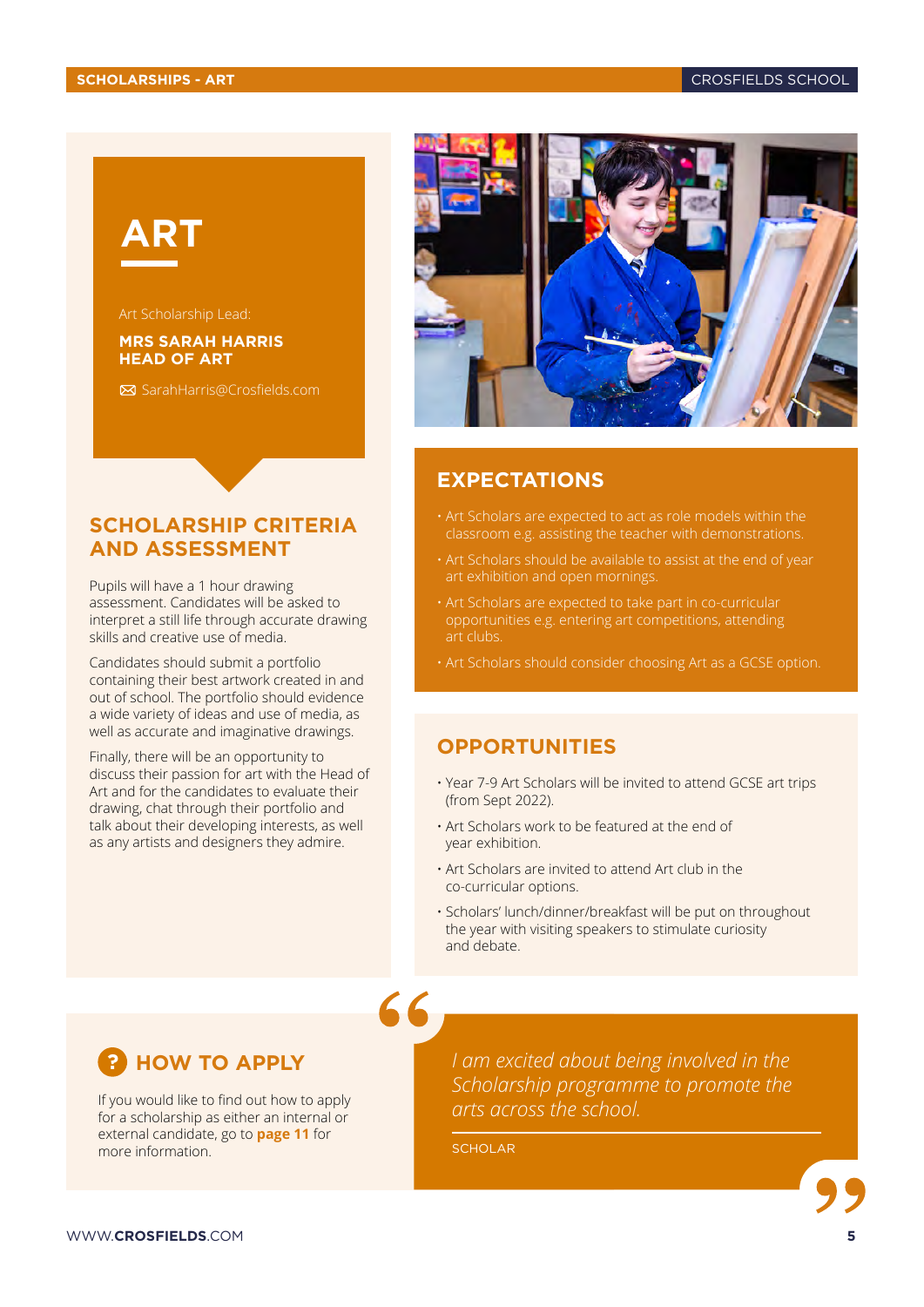# <span id="page-5-0"></span>**DANCE**

Dance Scholarship Lead:

#### **MRS SARAH-JANE BULLOCK DANCE TEACHER**

[SarahJaneBullock@Crosfields.com](mailto:SarahJaneBullock%40Crosfields.com?subject=Dance%20scholarships)

#### **SCHOLARSHIP CRITERIA AND ASSESSMENT**

Dance Scholarships will be awarded to children who have shown commitment and dedication to their dance training.

The candidates should have passed at least a Grade 4 dance examination in their chosen discipline and be working towards Grade 5.

During the assessment they will take part in a 30 minute dance lesson with Miss Sarah Jane Bullock. They will also perform a dance from their examination syllabus. Miss Sarah will give them specific guidance about which dance they should perform.



#### **EXPECTATIONS**

- To assist with organising "House" events where dance/ choreography is involved, school concerts - Senior and Junior school.
- To help/inspire others in achieving good grades and the joy of performance and the commitment to classes throughout their development.
- Dance Scholars should look to choose Dance as a GCSE option and/or continue taking Dance Vocational examinations with a view to pursuing Dance in some form whether that be either academia or a professional Dance Degree.

#### **OPPORTUNITIES**

- Perform outside of school in Shows and take part in open classes and workshops with professional companies.
- To attend the theatre and watch a range of genres performed both locally and around the country in Contemporary, Classical Ballet, street, Jazz, Tap and Musical Theatre, to fully understand that Dance embodies all things inclusive of Drama.
- Visit classes in lower school and share and talk about their experiences in dance and the Theatre.



If you would like to find out how to apply for a scholarship as either an internal or external candidate, go to **[page 11](#page-10-0)** for more information.

*I think scholarships are important to the school because they promote and showcase talent.*

**SCHOLAR**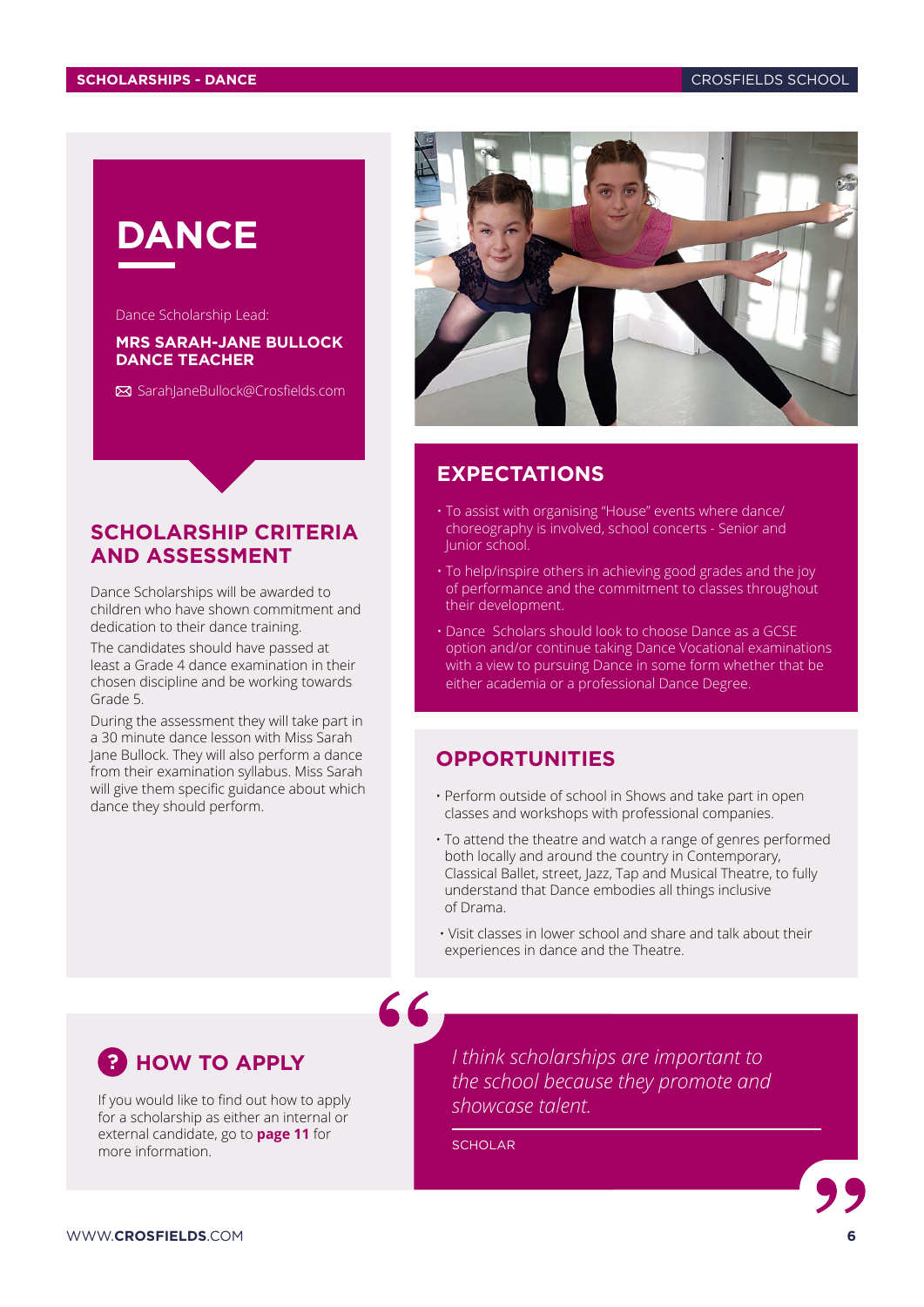<span id="page-6-0"></span>

Drama Scholarship Lead:

#### **MISS JESSICA JONES HEAD OF DRAMA**

[JessicaJones@Crosfields.com](mailto:JessicaJones%40Crosfields.com?subject=Drama%20scholarships)



#### **SCHOLARSHIP CRITERIA AND ASSESSMENT**

Candidates will be asked to learn and perform a monologue from any published play. They should focus on the creation of character through voice and movement, the creation of the correct mood or atmosphere and consider style. In choosing a piece, candidates should aim to pick a character which will show off their acting skills to their best advantage.

The monologue must last no more than three minutes. There will follow a short interview with the Head of Drama in which students will be asked to discuss their performance. They will need to demonstrate a strong understanding of the play and chosen character in addition to articulating what they could bring to Drama at Crosfields.

### **?** HOW TO APPLY

If you would like to find out how to apply for a scholarship as either an internal or external candidate, go to **[page 11](#page-10-0)** for more information.

#### **EXPECTATIONS**

- Undertake a high level of involvement with both curricular and co-curricular drama activities and to become role models to the wider school community in respect of their commitment to Drama.
- Apply commitment, passion, reliability and enthusiasm to rehearsals and related drama activities.
- Participate in drama workshops, clubs, and productions.
- Participate in open evenings to represent Drama and other drama related events.
- GCSE Drama should be considered as part of the GCSE options process, participate in at least one school production over the course of the year either as a performer or production member, assist in the department on open days or other department events.

#### **OPPORTUNITIES**

- Teaching and guidance of staff that have a wealth of varied experience within the arts, opportunities to represent the department throughout the academic year and the opportunity of the Head of Drama mentoring Scholars through regular meetings to review progress and discuss personal goals.
- All Drama Scholars will receive a badge to wear with pride on their lapel to represent themselves and the department around the school. There are several opportunities for Scholarship pupils within Drama which include performing in a wide variety of productions and supporting the drama department.
- Scholars' lunch/dinner/breakfast will be put on throughout the year with visiting speakers to stimulate curiosity and debate.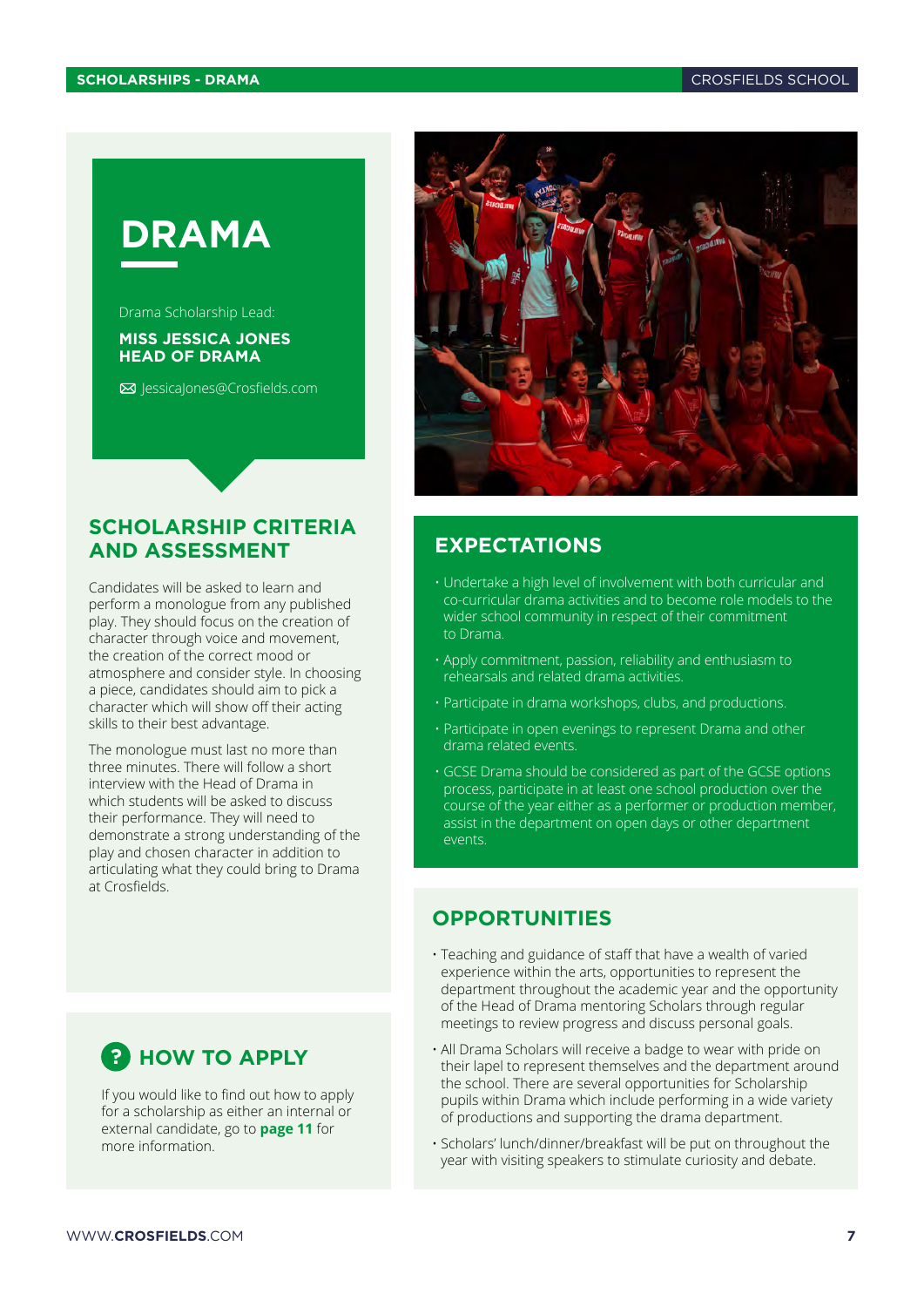# <span id="page-7-0"></span>**MUSIC**

Music Scholarship Lead:

#### **MR RICHARD ADAMS DIRECTOR OF MUSIC**

[RichardAdams@Crosfields.com](mailto:RichardAdams%40Crosfields.com?subject=Music%20scholarships)

#### **SCHOLARSHIP CRITERIA AND ASSESSMENT**

Successful candidates, above all, require an enthusiasm for making music and enjoy being an ambassador for the Music Department. They should participate fully in the musical life of the school, involving themselves in choirs, orchestra and ensembles according to their interests and expertise.

Candidates should be Grade 4 or above in their chosen instrument, this can include singing. An ability to play two instruments would be advantageous. Candidates need to prepare two pieces to perform (if singing, please advise us of the music you require). After completing their pieces, candidates will have a short interview in which they will have the opportunity to discuss their performance, demonstrate their love for music and answer theory/aural based questions.



#### **EXPECTATIONS**

- To play an active role in school concerts and events, be good ambassadors for the music department.
- To assist with organising "House" events House Music/ House Singing.
- To help/inspire others in ensembles/choirs with their music making.
- Music Scholars should look to choose Music as a GCSE option and/or continue taking music grades.

#### **OPPORTUNITIES**

- To perform outside of school in concerts and music days.
- To attend music trips.
- Share their music with younger pupils visit classes demonstrating their instruments.
- Scholars' lunch/dinner/breakfast will be put on throughout the year with visiting speakers to stimulate curiosity and debate.



If you would like to find out how to apply for a scholarship as either an internal or external candidate, go to **[page 11](#page-10-0)** for more information.

*Mentally preparing myself and overcoming my nerves were a challenge in the Scholarship assessment.*

**SCHOLAR** 

66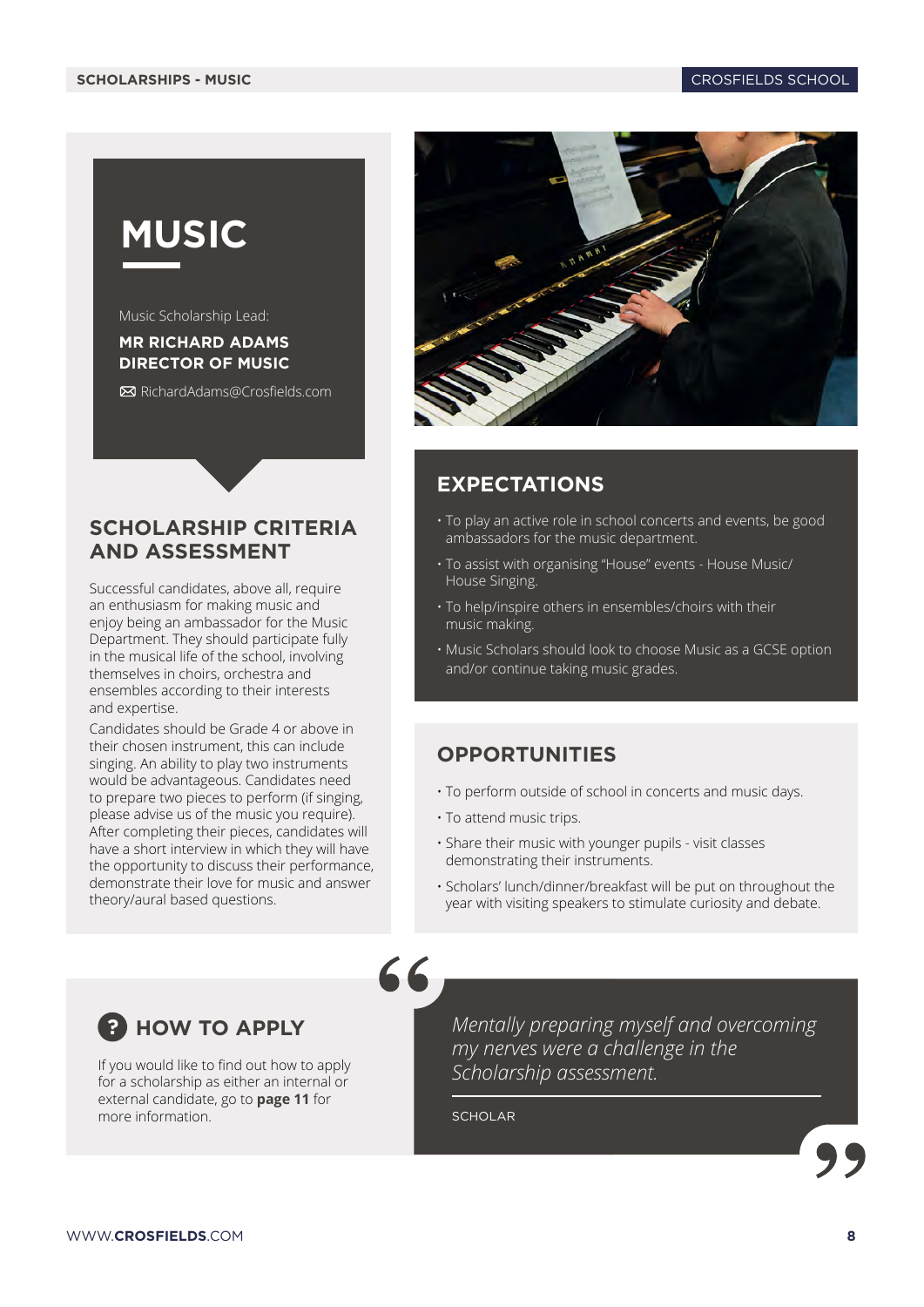<span id="page-8-0"></span>

Sport Scholarship Lead:

#### **MR GARETH EDWARDS DIRECTOR OF SPORT**

[GarethEdwards@Crosfields.com](mailto:GarethEdwards%40Crosfields.com?subject=Sport%20scholarships)

#### **SCHOLARSHIP CRITERIA AND ASSESSMENT**

Candidates have the opportunity to show their ability in two chosen sports from rugby, hockey, football, netball, cricket, swimming and athletics. Candidates will also be shown an unfamiliar sport to play and put into a game scenario. They will take part in a fitness and SAQ (speed, agility and quickness) test on the day.

Successful candidates will be influential members of 'A' teams in their chosen team sport(s), show highly developed skills and tactical awareness, and be able to contribute to the all-round sports curriculum at Crosfields. They should respond positively and receptively to coaching, and set standards and the attitude for others to follow. Candidates for a Sports Scholarship should have the potential to play at county/ representative level or have county times in their main sport.



#### **EXPECTATIONS**

- Sports Scholars lead by example in the way they learn, train, and perform in games lessons and matches.
- Sports Scholars are expected to represent the school in all team sports during their time at Crosfields.
- To contribute to the running of house sports competitions in younger year groups where possible.
- To attend and assist with 'academy' co-curricular sessions in their area(s) of expertise.
- Sports Scholars should consider taking up GCSE PE.

#### **OPPORTUNITIES**

- Participation in training sessions delivered by external coaches.
- 'Academy' co-curricular sessions in all team sports.
- The chance to attend additional sessions dedicated to areas such as strength and conditioning, sports psychology, nutrition to aid understanding and performance.
- Scholars lunch/dinner/breakfast will be put on throughout the year with visiting speakers to stimulate curiosity and debate.



WWW.**CROSFIELDS**.COM **9**

If you would like to find out how to apply for a scholarship as either an internal or external candidate, go to **[page 11](#page-10-0)** for more information.

*I think Scholars are important to the school because we stand out in a good light showing our dedication to a certain area and show 'model student' attitude, determination, and perseverance.*

**SCHOLAR** 

 $66$ 

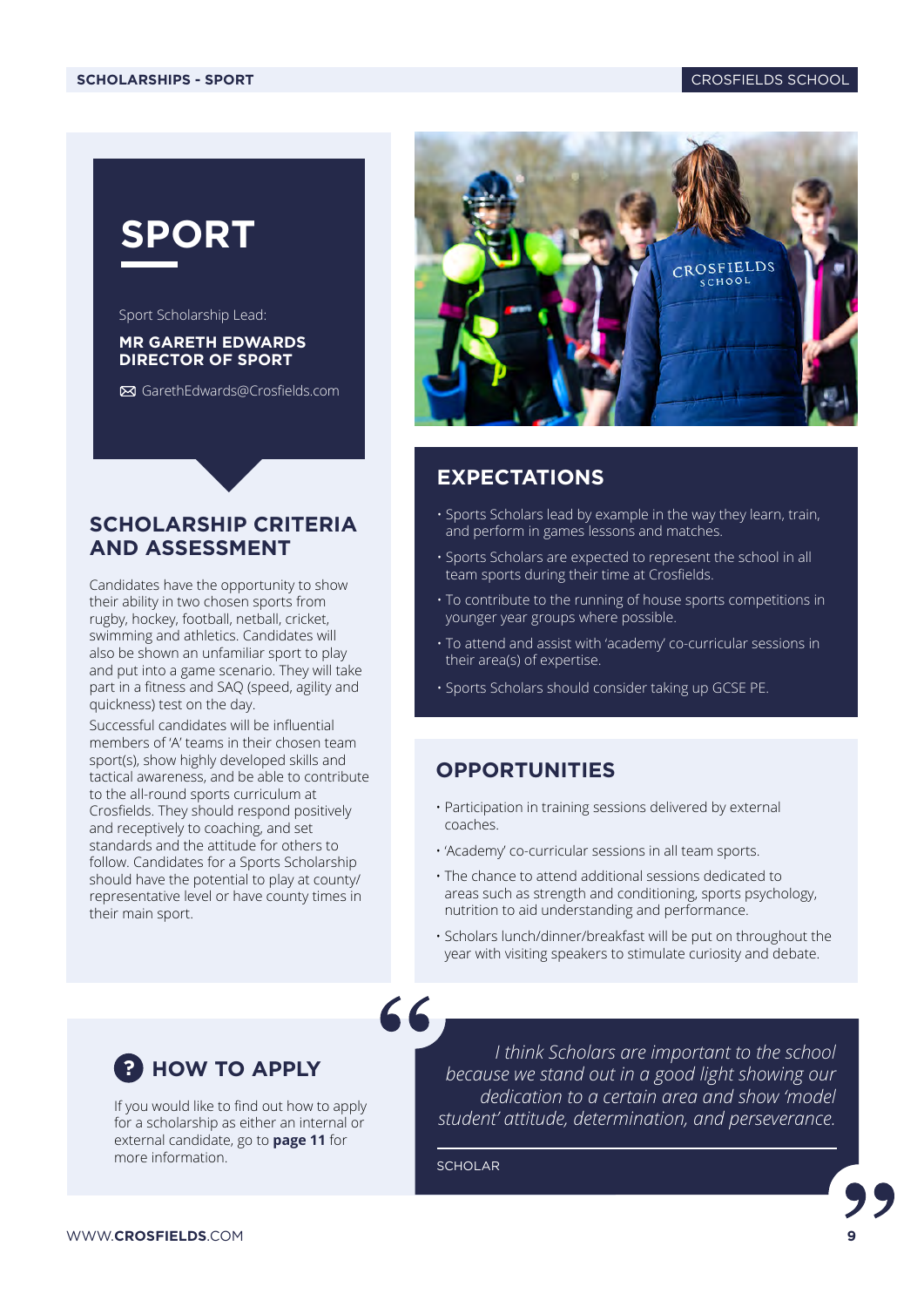# <span id="page-9-0"></span>**SWIMMING**

#### **MRS GILL DINSDALE, HEAD SWIM COACH**

[GillianDinsdale@crosfields.com](mailto:GillianDinsdale%40crosfields.com?subject=Swimming%20scholarships)

#### **SCHOLARSHIP CRITERIA AND ASSESSMENT**

As well as an overall Sport Scholarship, we will be offering swimming specific scholarships from 2022/23. This is to highlight this area of excellence within the school and the commitment we have to developing elite swim squads and swimmers.

Candidates should show their commitment to the sport through an external membership of swimming club with whom they should be training at least twice a week. They will need to attend a training session with the Crosfields Coach where they will be expected to show good technical skills in all four strokes, racing starts and turns.

Successful candidate should have achieved or be training towards county qualification times in at least two events. They will be expected to attend the Crosfields training sessions alongside their external training and set good training standards and attitude in the pool.



#### **EXPECTATIONS**

- Swimming Scholars should be passionate about swimming and promote the feel good factor to others.
- Swimming Scholars should enter county/regional or national events as well as local club galas.
- Swimming Scholars should be available to represent the school in galas.
- Swimming Scholars should organise and encourage

#### **OPPORTUNITIES**

- Train with our partner club on school premises so training 'dove tails' the school day with nutritious meals available.
- Compete in inter-school, regional and national school swimming events.
- Compete at national sports centers, such as the London Aquatics Centre.
- Gain qualifications in lifesaving.
- Support and help younger children learn to swim.
- Demonstrate strokes and drills to younger squad swimmers.
- Attend seminars on swimming-related subjects.

**? HOW TO APPLY** If you would like to find out how to apply for a scholarship as either an internal or external candidate, go to **[page 11](#page-10-0)** for more information.